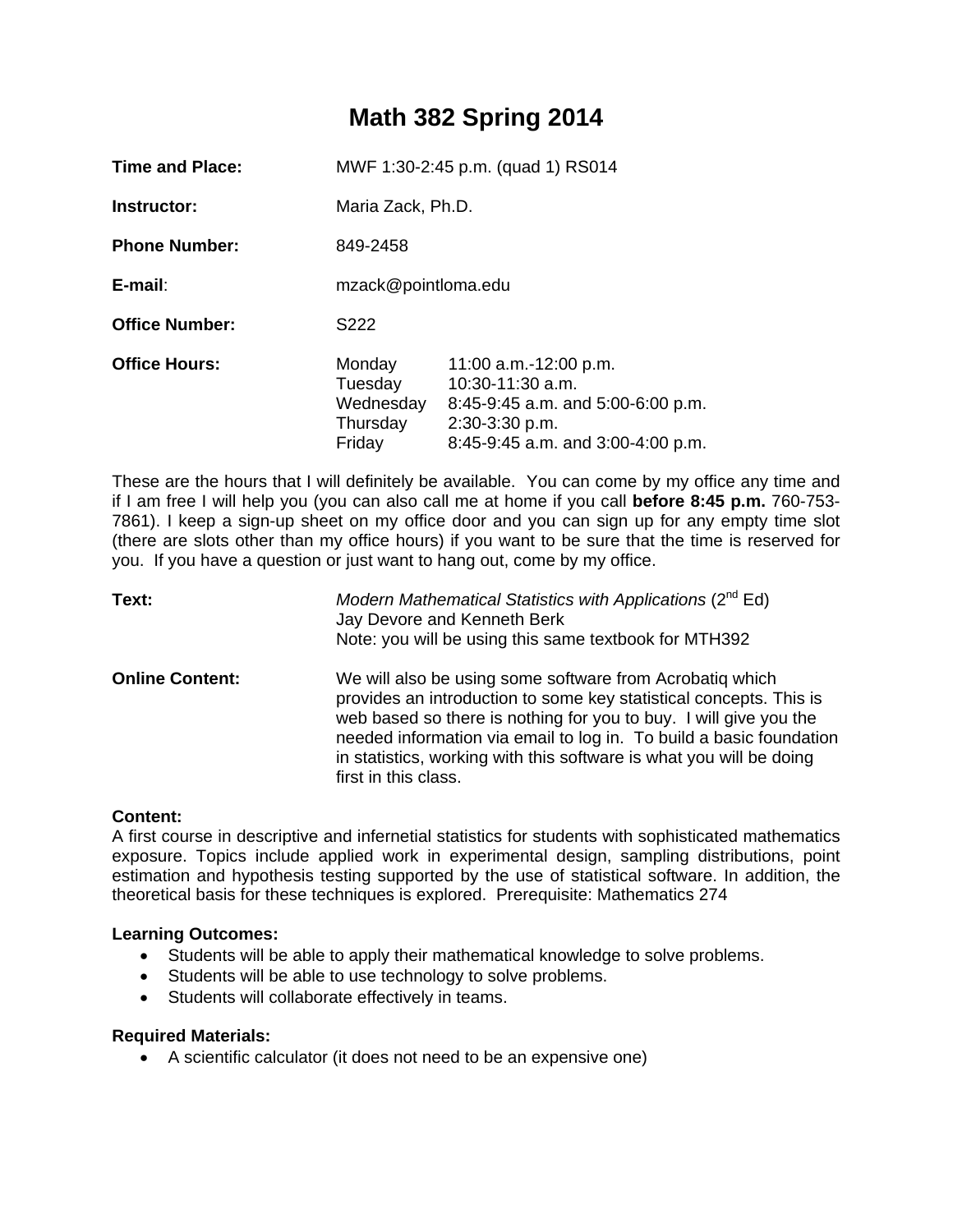# **Grading:**

The components of the grades:

| 10, 91, 000                  |      |
|------------------------------|------|
| Homework                     | 200  |
| Online homework and projects | 100  |
| Exam                         | 300  |
| Final                        | 400  |
|                              |      |
| <b>Total Points</b>          | 1000 |

Approximate minimal points required to obtain a given grade are:

|   |             | (875, 900) | (775, 800) | (675, 700) |  |
|---|-------------|------------|------------|------------|--|
|   | [925, 1000] | [825, 875] | [725, 775] | [625, 675] |  |
| - | [900, 925]  | [800, 825] | [700, 725) | [600, 625] |  |

Note that scores of 599 or lower will result in an F.

## **Homework:**

Homework will be assigned each day at the end of class. All homework assigned in a week will be **due in class** the next Wednesday. No late homework will be accepted except by prior arrangement or with a documented emergency. Homework assignments are posted on my office door. The object of the homework is to learn how to do the problems so I expect to see calculations on your homework using the terminology and methods of the class and not just the answer. A random selection (the same for all people) of the problems will be graded on any homework assignment.

# **Online Homework and Projects:**

The material that we will be using from Acrobatiq has a number of quizzes and assignments contained in the software: you will read material and see demonstrations and based on that information you will be asked to engage in some activities or take some quizzes.

# **Exams:**

There is one in-class exam. If you do not take an exam you will receive a zero for it. Late exams may be taken only by prior arrangement or with a documented emergency. I must participate in the decision for you to miss an exam; this means that you need to phone me before missing an exam.

#### **Final:**

The final exam date and time is set by the university at the beginning of the semester and may not be changed by the instructor. Because this is a quad class there is limited time for a final. **Your final will come in two parts. The first part will be a few problems which you are required to work independently (they will be due the day of the in-class portion of the final). The in-class portion of the final will be Monday March 3.** 

#### **Attendance:**

Attendance is expected at each class session. In the event of an absence you are responsible for the material covered in class and the assignments given that day.

Regular and punctual attendance at all classes in which a student is registered is considered essential to optimum academic achievement. Therefore, regular attendance and participation in each course are minimal requirements to be met. There are no allowed or excused absences except when absences are necessitated by certain university-sponsored activities and are approved in writing by the Provost. Whenever the number of accumulated absences in a class,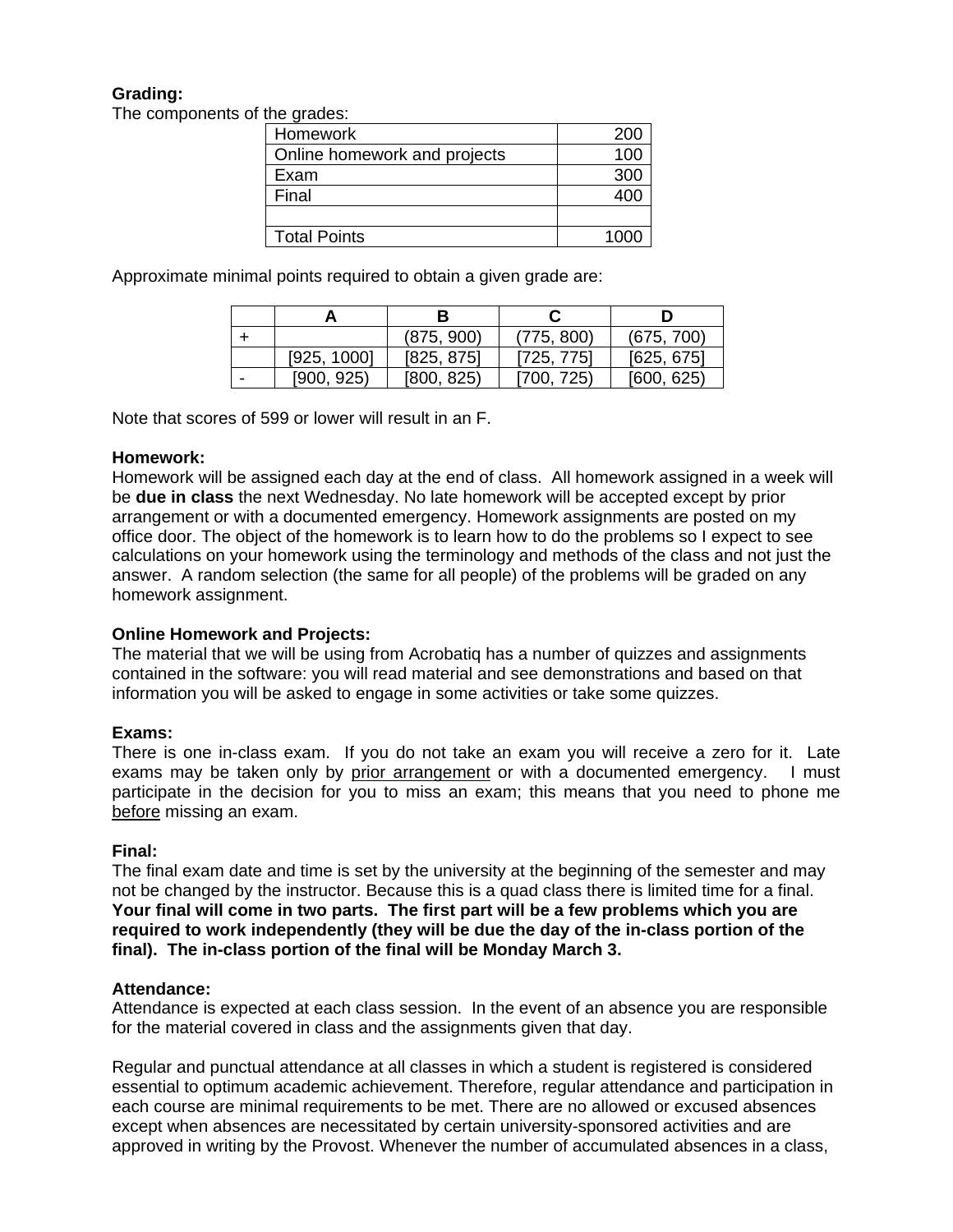for any cause, exceeds ten percent of the total number of class meetings, the faculty member has the option of filing a written report to the Vice Provost for Academic Administration which may result in de-enrollment, pending any resolution of the excessive absences between the faculty member and the student…If the date of de-enrollment is past the last date to withdraw from a class, the student will be assigned a grade of W or WF (no grade). There are no refunds for courses where a de-enrollment was processed." (see catalog for full text)

## **Class Enrollment:**

It is the student's responsibility to maintain his/her class schedule. Should the need arise to drop this course (personal emergencies, poor performance, etc.), the student has the responsibility to follow through (provided the drop date meets the stated calendar deadline established by the university), not the instructor. Simply ceasing to attend this course or failing to follow through to arrange for a change of registration (drop/add) may easily result in a grade of F on the official transcript.

## **Academic Accommodations:**

While all students are expected to meet the minimum academic standards for completion of this course as established by the instructor, students with disabilities may require academic accommodations. At Point Loma Nazarene University, students requesting academic accommodations must file documentation with the Disability Resource Center (DRC), located in the Bond Academic Center. Once the student files documentation, the Disability Resource Center will contact the student's instructors and provide written recommendations for reasonable and appropriate accommodations to meet the individual needs of the student. This policy assists the university in its commitment to full compliance with Section 504 of the Rehabilitation Act of 1973, the Americans with Disabilities (ADA) Act of 1990, and ADA Amendments Act of 2008, all of which prohibit discrimination against students with disabilities and guarantees all qualified students equal access to and benefits of PLNU programs and activities.

Students with learning disabilities who may need accommodations should discuss options with the instructor during the first two weeks of class.

# **Academic Honesty:**

The Point Loma Nazarene University community holds the highest standards of honesty and integrity in all aspects of university life. Academic honesty and integrity are strong values among faculty and students alike. Any violation of the university's commitment is a serious affront to the very nature of Point Loma's mission and purpose.

Academic dishonesty is the act of presenting information, ideas, and/or concepts as one's own when in reality they are the results of another person's creativity and effort. Such acts include plagiarism, copying of class assignments, and copying or other fraudulent behavior on examinations. For more details on PLNU's policy go to:

http://www.pointloma.edu/experience/academics/catalogs/undergraduate-catalog/point-lomaeducation/academic-policies

A student who is caught cheating on any item of work will receive a zero on that item and may receive an "F" for the semester. See the PLNU Catalog for a further explanation of the PLNU procedures for academic dishonesty.

I do encourage working in groups on homework assignments, but each individual is expected to turn in his or her own write-up of the assignment.